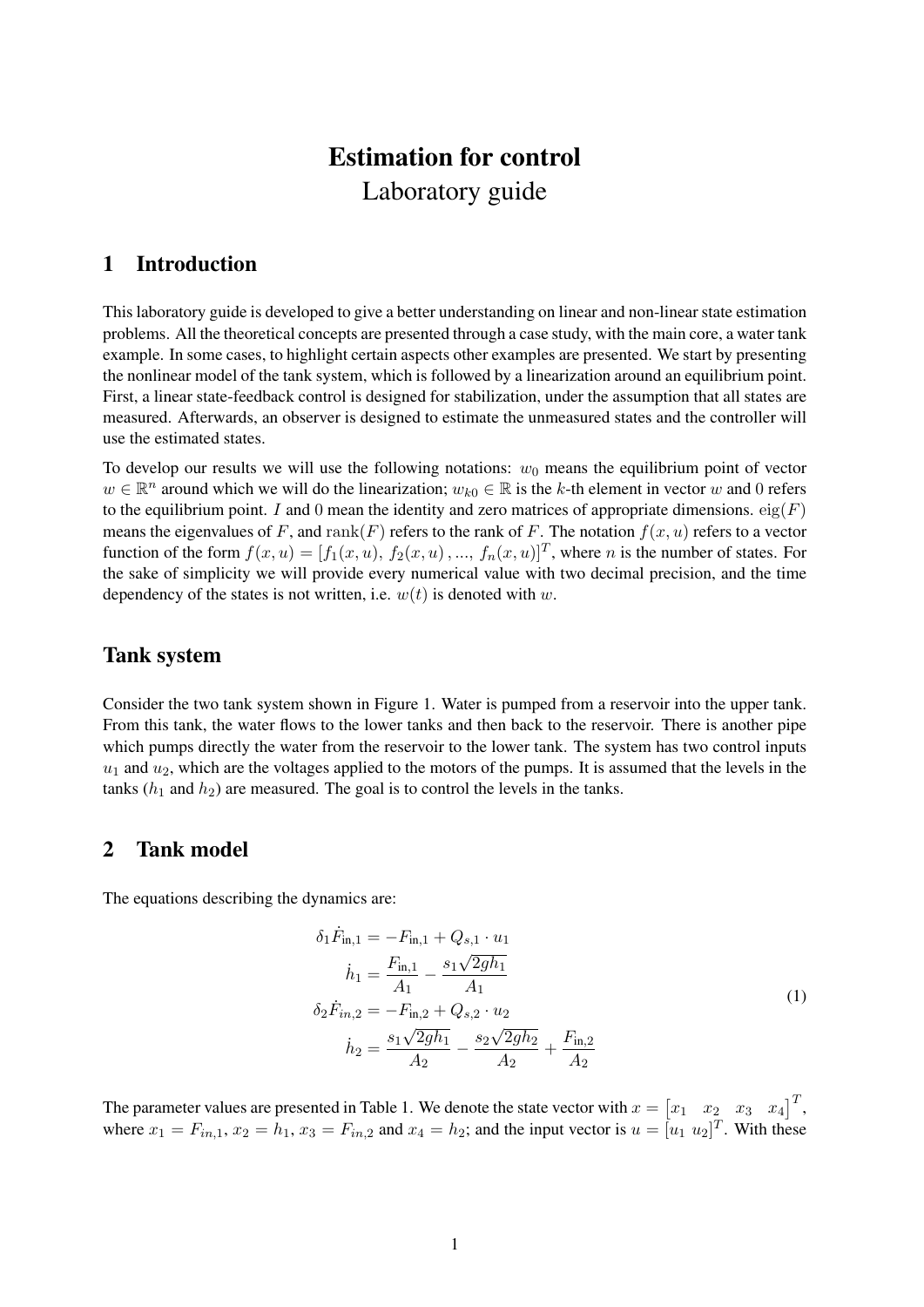

Figure 1: Cascaded tanks system.

| Table 1: Parameter values used. |                         |               |                          |
|---------------------------------|-------------------------|---------------|--------------------------|
| Parameter                       | Symbol                  | Value         | Units                    |
| Acceleration                    |                         | 981           | $\,\mathrm{cm/s^2}$      |
| Area of the tanks               | $A_1, A_2,$             | 25, 16        | $\rm cm^2$               |
| Outlet area of tank 1           | S <sub>1</sub>          |               | $\rm cm^2$               |
| Outlet area of tank 2           | S <sub>2</sub>          | $1.5^{\circ}$ | $\rm cm^2$               |
| Input to flow gains             | $Q_{s,1}, Q_{s,2}$      | 5, 10         | $\text{cm}^3/\text{s/V}$ |
| Motor time constants            | $\delta_1$ , $\delta_2$ | 0.5, 1        | S                        |

notations the nonlinear state-space model is:

$$
\dot{x} = \begin{bmatrix} \dot{x}_1 \\ \dot{x}_2 \\ \dot{x}_3 \\ \dot{x}_4 \end{bmatrix} = \begin{bmatrix} -\frac{1}{\delta_1}x_1 + \frac{Q_{s,1}}{\delta_1}u_1 \\ \frac{x_1}{A_1} - \frac{s_1\sqrt{2gx_2}}{A_1} \\ \frac{1}{\delta_2}x_3 + \frac{Q_{s,2}}{\delta_2}u_2 \\ \frac{s_1\sqrt{2gx_2}}{A_2} - \frac{s_2\sqrt{2gx_4}}{A_2} + \frac{x_3}{A_3} \end{bmatrix} = \begin{bmatrix} f_1(x_1, u_1) \\ f_2(x_1, x_2) \\ f_3(x_3, u_2) \\ f_4(x_2, x_3, x_4) \end{bmatrix} = f(x, u)
$$
 (2)

The dynamics described in (2) is nonlinear. To design a linear controller, we need to linearize the system around an equilibrium point. In this context the linearization around 0, means that the level in the tanks are zero, which is not a normal operating point. Instead, we consider the scenario where the levels in the tanks vary around  $x_{20} = h_{10} = 5$  [cm] and  $x_{40} = h_{20} = 3$  [cm].

In order to maintain these levels in the tanks we need to provide constant water inputs, otherwise, if the inputs are 0 for the tanks, the water will flow out, and eventually after a while the tanks will be empty. So we need to find the constant inputs for which the desired levels are maintained.

Based on [1] an equilibrium point for a nonlinear dynamic system of the form  $\dot{x} = f(x, u)$  can be found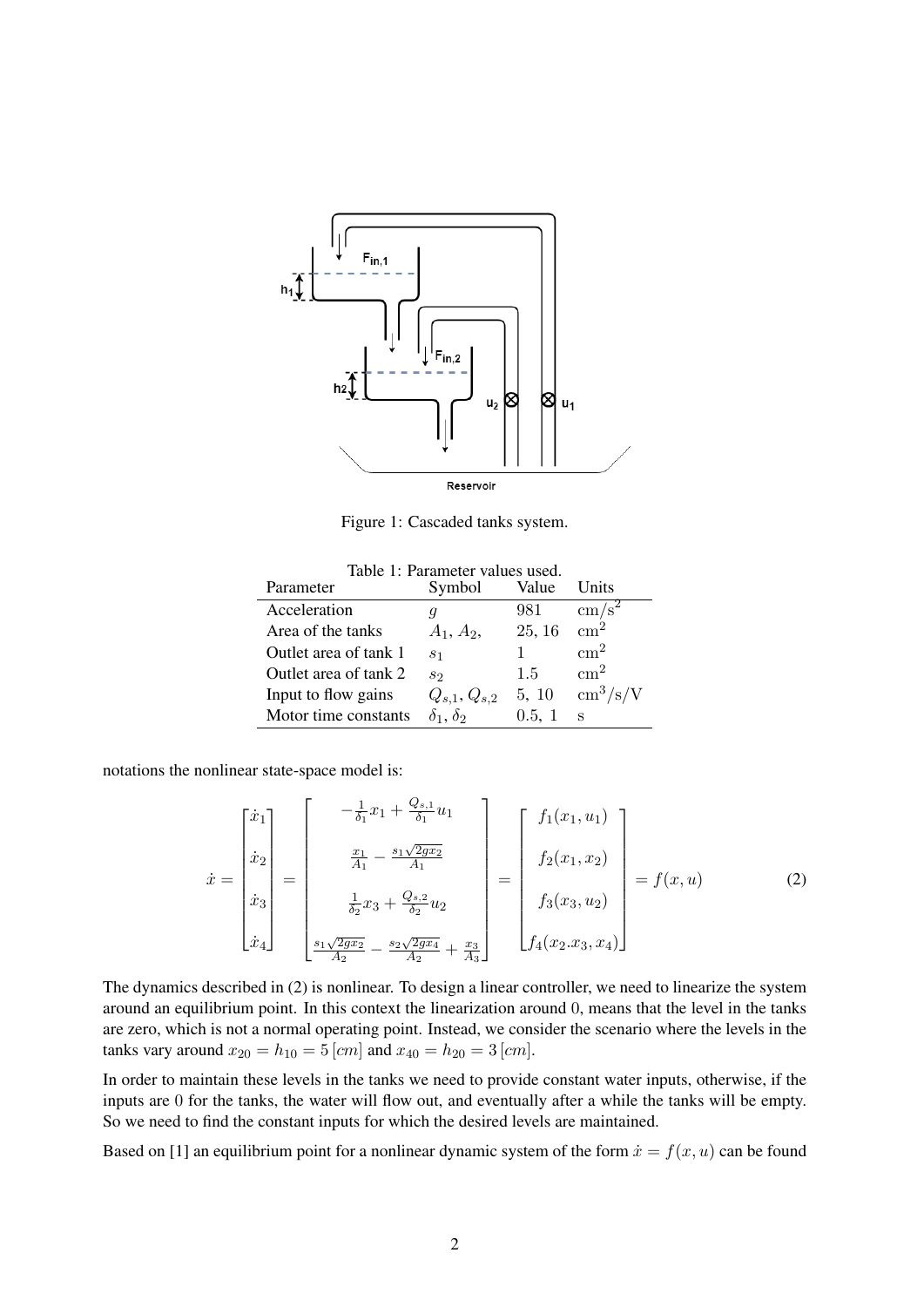in the point where the dynamic system of equations is 0, i.e.  $f(x_0, u_0) = 0$ . For (2) we have:

$$
-x_1 + Q_{s,1}u_1 = 0 \tag{3}
$$

$$
\frac{x_1}{A_1} - \frac{s_1 \sqrt{2gx_2}}{A_1} = 0
$$
\n(4)

$$
-x_3 + Q_{s,2}u_2 = 0 \tag{5}
$$

$$
\frac{s_1\sqrt{2gx_2}}{A_2} - \frac{s_2\sqrt{2gx_4}}{A_2} + \frac{x_3}{A_2} = 0.
$$
 (6)

Based on (4),  $x_{10} = s_1$ √  $\sqrt{2gx_{20}}$ , from where using (3) we obtain  $u_{10} = \frac{x_{10}}{Q_{\text{s}}}$  $\frac{x_{10}}{Q_{s,1}}$ . Similarly, based on (6) we have  $x_{30} = s_2$  $\sqrt{2gx_{40}} - s_1\sqrt{2gx_{40}}$  $\sqrt{2gx_{20}}$ , and using (5) we obtain  $u_{20} = \frac{x_3}{Q_s}$  $rac{x_3}{Q_{s,2}}$ . Using the parameter values from Table 1 and the desired levels,  $x_{20} = 5$  [cm] and  $x_{40} = 3$  [cm], we obtain:  $x_{10} = 99.04$ ,  $u_{10} = 19.8, x_{30} = 16.03$  and  $u_{20} = 1.6$ .

Based on these notation the equilibrium point around which we do the linearization is:

$$
u_0 = [19.8 \quad 1.6]^T, \quad x_0 = [99.05 \quad 5 \quad 16.03 \quad 3]^T
$$
 (7)

These values need to be considered, when we will compare the non-linear model with the linear model.

#### 2.0.1 Possbile difficulties with dynamic models

• A possible difficulty what you might encounter during your analysis is when the dynamic equation is not written in the classical form, like in (2). First problem is when the dynamic equation is given with the second derivative, let us consider the following example:

$$
\ddot{\alpha} = \sin(\alpha) - \dot{\alpha} + u. \tag{8}
$$

Based on [1], any  $n$  order differential equation can be transformed into a system of equations with  $n$  first order differential equations. In the case of  $(8)$  we can denote the states in the following way:  $x_1 = \alpha$ ,  $x_2 = \dot{\alpha}$ ; which leads to

$$
\begin{aligned} \dot{x}_1 &= x_2\\ \dot{x}_2 &= \sin(x_1) - x_2 + u. \end{aligned} \tag{9}
$$

• Another possible difficulty can happen, when the dynamic equation is expressed in the following way:

$$
2\ddot{\theta} + \cos(\theta)\ddot{\psi} = \sin(\theta) + \dot{\theta} + u_1
$$
  

$$
\ddot{\theta} + 4\ddot{\psi} = \cos(\psi) + \dot{\psi} + u_2.
$$
 (10)

In this case we cannot directly express just  $\ddot{\theta}$  or  $\ddot{\psi}$ , because they depend on each other, but we can rewrite the equation in a matrix form:

$$
\begin{bmatrix} 2 & \cos(\theta) \\ 1 & 4 \end{bmatrix} \begin{bmatrix} \ddot{\theta} \\ \ddot{\psi} \end{bmatrix} = \begin{bmatrix} \sin(\theta) + \dot{\theta} + u_1 \\ \cos(\theta) + \dot{\psi} + u_2 \end{bmatrix}
$$
(11)

The matrix:  $\begin{bmatrix} 2 & \cos(\theta) \\ 1 & 4 \end{bmatrix}$  is non-singular, so it is invertible, and by multiplying from the left with the inverse the following is obtained:

$$
\begin{bmatrix} \ddot{\theta} \\ \ddot{\psi} \end{bmatrix} = \begin{bmatrix} 2 & \cos(\theta) \\ 1 & 4 \end{bmatrix}^{-1} \begin{bmatrix} \sin(\theta) + \dot{\theta} + u_1 \\ \cos(\theta) + \dot{\psi} + u_2 \end{bmatrix}.
$$
 (12)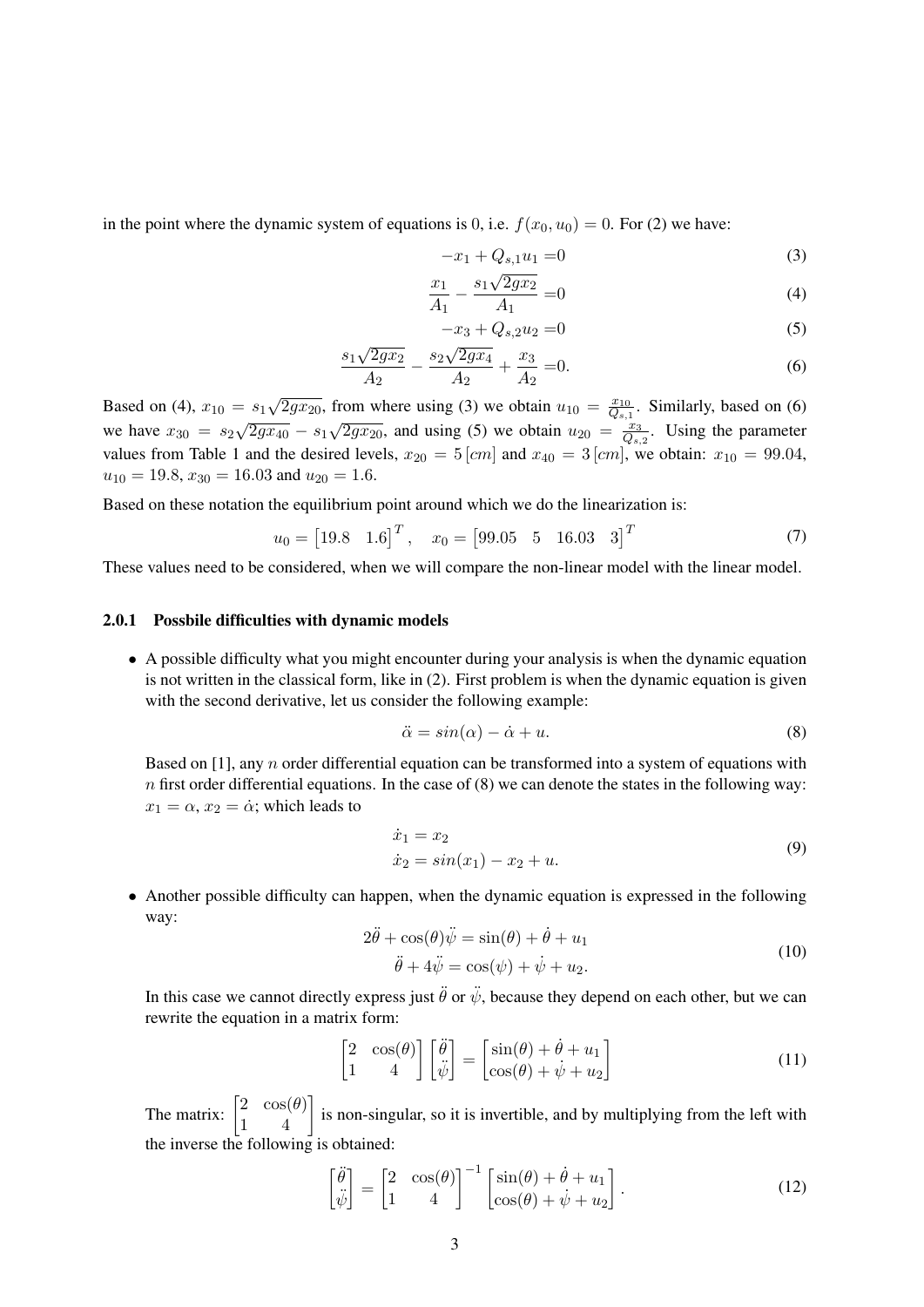From this point, (12) is in the same form as (8), so it can be easily transformed into the classical form, by transforming the second order differential terms into first order terms like in the first bullet point.

### 2.1 Linearized model

Recall that the truncated Taylor series approximation for a function of n variables:  $g = f(x_1, x_2, ..., x_n)$ around a point  $x_0 = (x_{10}, x_{20}, ..., x_{n0})$ :

$$
g = f(x_{10}, x_{20}, ..., x_{n0}) + \frac{\partial f}{\partial x_1}|_{x_0}(x_1 - x_{10}) + ... + \frac{\partial f}{\partial x_n}|_{x_0}(x_n - x_{n0}).
$$

We evaluate the partial derivatives,  $\frac{\partial f}{\partial x_k}|_{x_0}$  for all  $k = 1, ..., n$ , which will lead to a constant, and by denoting  $\Delta x_k = x_k - x_{k0}$  for all  $k = 1, ..., n$  a linear expression is obtained.

In our case we have two nonlinear equations in (2), the second and the forth equation, and we put all the terms to the left hand side of the equation to obtain:

$$
g_2(x_1, x_2, \dot{x}_2) = \frac{x_1}{A_1} - \frac{s_1 \sqrt{2gx_2}}{A_1} - \dot{x}_2
$$
  

$$
g_4(x_2, x_3, x_4, \dot{x}_4) = \frac{s_1 \sqrt{2gx_2}}{A_2} - \frac{s_2 \sqrt{2gx_4}}{A_2} + \frac{x_3}{A_2} - \dot{x}_4.
$$
 (13)

By applying the first order Taylor series approximation the following is obtained:

$$
g_2(x_1, x_2, \dot{x}_2) = \frac{1}{A_1}(x_1 - x_{10}) + \left(-\frac{s_1\sqrt{2q}}{2A_1\sqrt{x_2}}\right)|_{x_0}(x_2 - x_{20}) - \dot{x}_2
$$
  
= 0.04(x\_1 - x\_{10}) + (-0.39)(x\_2 - x\_{20}) - \dot{x}\_2  

$$
\Rightarrow \dot{x}_2 = 0.04\Delta x_1 - 0.39\Delta x_2.
$$
 (14)

Similarly, with  $g_4$  we obtain:

$$
\dot{x}_4 = 0.61 \Delta x_2 + 0.06 \Delta x_3 - 1.2 \Delta x_4. \tag{15}
$$

The linear system is written in terms:

$$
\Delta x = \begin{bmatrix} \Delta x_1 \\ \Delta x_2 \\ \Delta x_3 \\ \Delta x_4 \end{bmatrix} = \begin{bmatrix} F_1 - F_{10} \\ h_1 - h_{10} \\ F_2 - F_{20} \\ h_2 - h_{20} \end{bmatrix} = \begin{bmatrix} F_1 - 99.5 \\ h_1 - 5 \\ F_2 - 16.03 \\ h_3 - 3 \end{bmatrix}, \quad \Delta u = \begin{bmatrix} \Delta u_1 \\ \Delta u_2 \end{bmatrix} = \begin{bmatrix} u_1 - 19.8 \\ u_2 - 1.6 \end{bmatrix}.
$$
 (16)

By using the parameter values in Table 1, we obtain the following linear system:

$$
\Delta \dot{x} = A\Delta x + B\Delta u, \quad A = \begin{bmatrix} -2 & 0 & 0 & 0 \\ 0.04 & -0.39 & 0 & 0 \\ 0 & 0 & -1 & 0 \\ 0 & 0.62 & 0.06 & -1.2 \end{bmatrix}, \quad B = \begin{bmatrix} 10 & 0 \\ 0 & 0 \\ 0 & 10 \\ 0 & 0 \end{bmatrix}.
$$
 (17)

Based on the eigenvalues of A,  $eig(A) = \begin{bmatrix} -2 & -0.39 & -1 & -1.2 \end{bmatrix}$ , we see that the unforced system is globally asymptotically stable, since all the eigenvalues are on the left half plane, [1].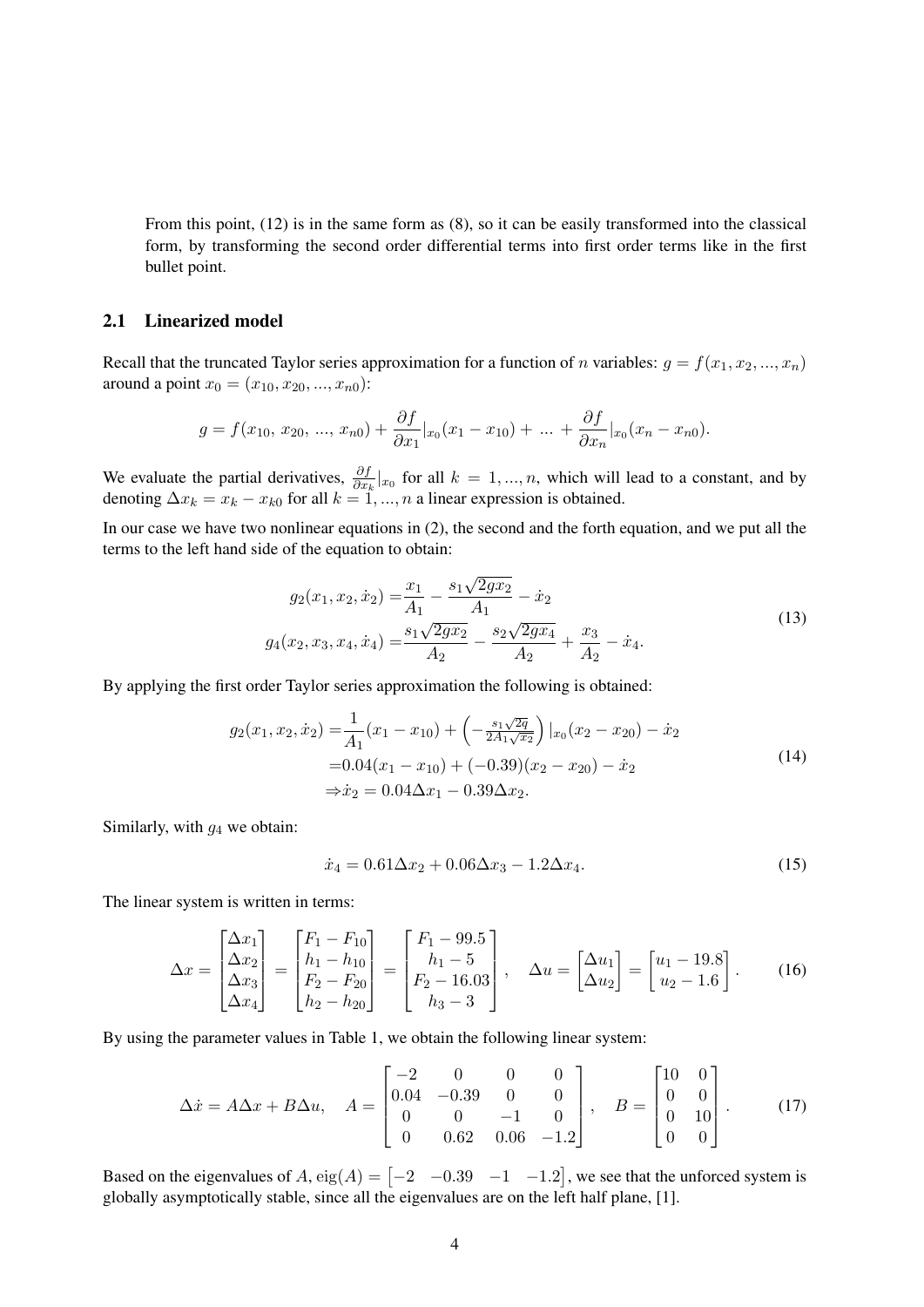

Figure 2: Open loop system, linear and nonlinear

For simulation consider the Simulink model described in Fig. 2. As it can be seen on Fig 2 the linear model defines the system in form of Dx, Du, which refers to  $\Delta x$  and  $\Delta u$ . To compare correctly we need to add the linearization point,  $x_0$ . Then the initial condition for the nonlinear model is the linearization point,  $x_0$ , plus some deviation from that point, which is denoted with  $Dx0$ . The control input for the nonlinear system is  $u_0$  plus  $Du$ , and the control input for the linear system is just  $Du$ , because in the linear case we are already at the linearization point.

The nonlinear subsystem in Simulink contains the nonlinear equations described in (2) and an integrator. This can be seen on Fig. 3. Similar idea is applied for the linear model.



Figure 3: Nonlinear model

On Fig. 4 a simulation can be seen on the nonlinear system, with initial conditions  $\Delta x_0 = Dx0$  = [10 5 6 3]<sup>T</sup> and the system is unforced, i.e.  $\Delta u = Du = [0 \ 0]^T$ . The difference between the linear and nonlinear system can be seen on Fig. 5. If we take a closer look on Fig. 5, we can see that the difference between the linear and nonlinear unforced model is relatively small, furthermore, for states  $x_1$ and  $x_3$  there is no difference. To explain this, lets look again to (2), from where we can see that both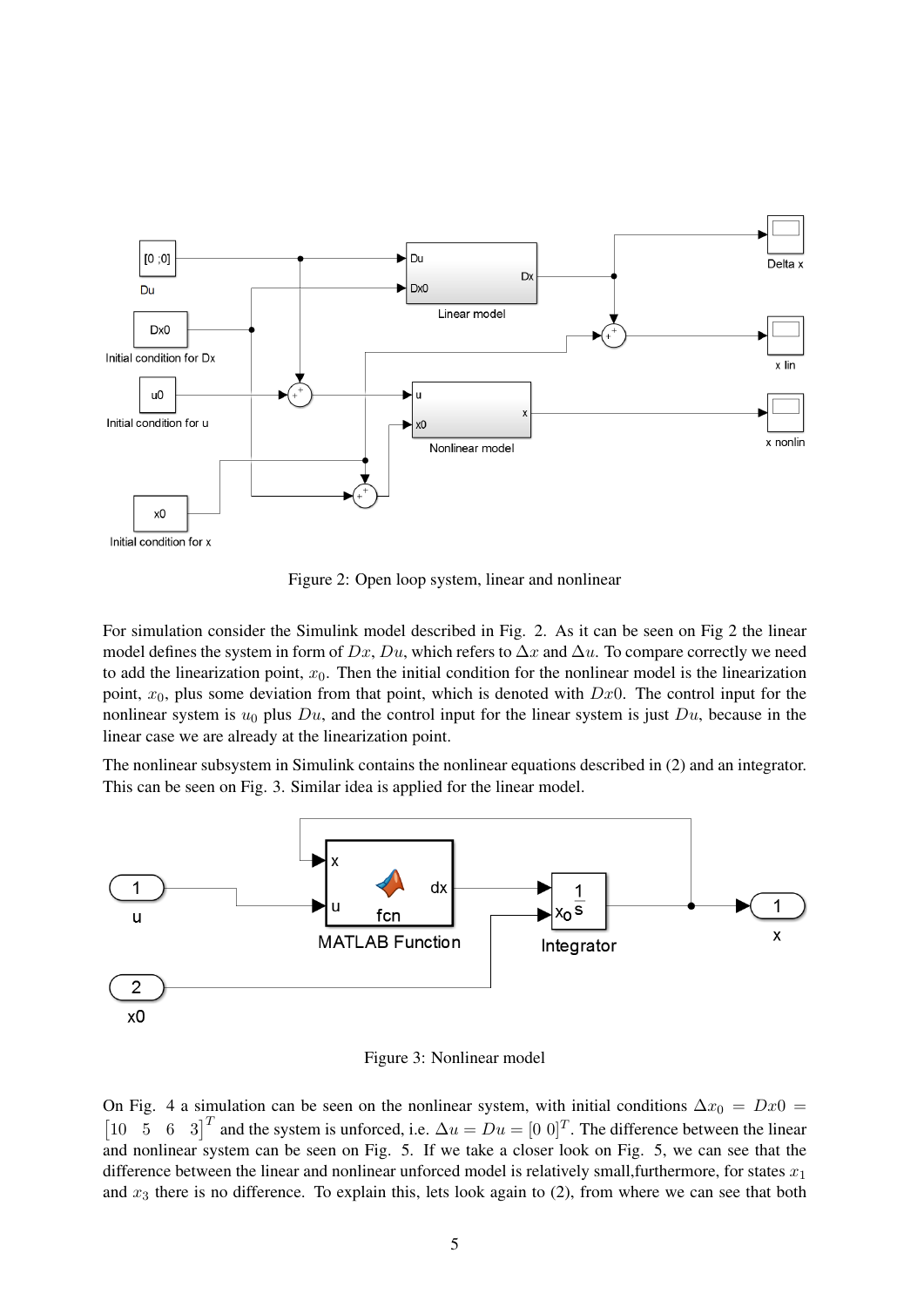

Figure 4: Nonlinear model simulation with:  $\Delta x_0 = [10 \ 5 \ 6 \ 3]^T$ 

 $\dot{x}_1 = f_1(x_1, u_1)$  and  $\dot{x}_3 = f_3(x_3, u_2)$  are linear, and the dynamics of  $x_1$  and  $x_3$  are defined only using themselves and the inputs. So there is no difference in this two states between the linear and the nonlinear case.

Based on the eigenvalues of the linear model in (17) we saw that the unforced system is stable, so it must go back to the equilibrium point, which is can also be seen on Fig. 4.



Figure 5: Difference between linear and nonlinear models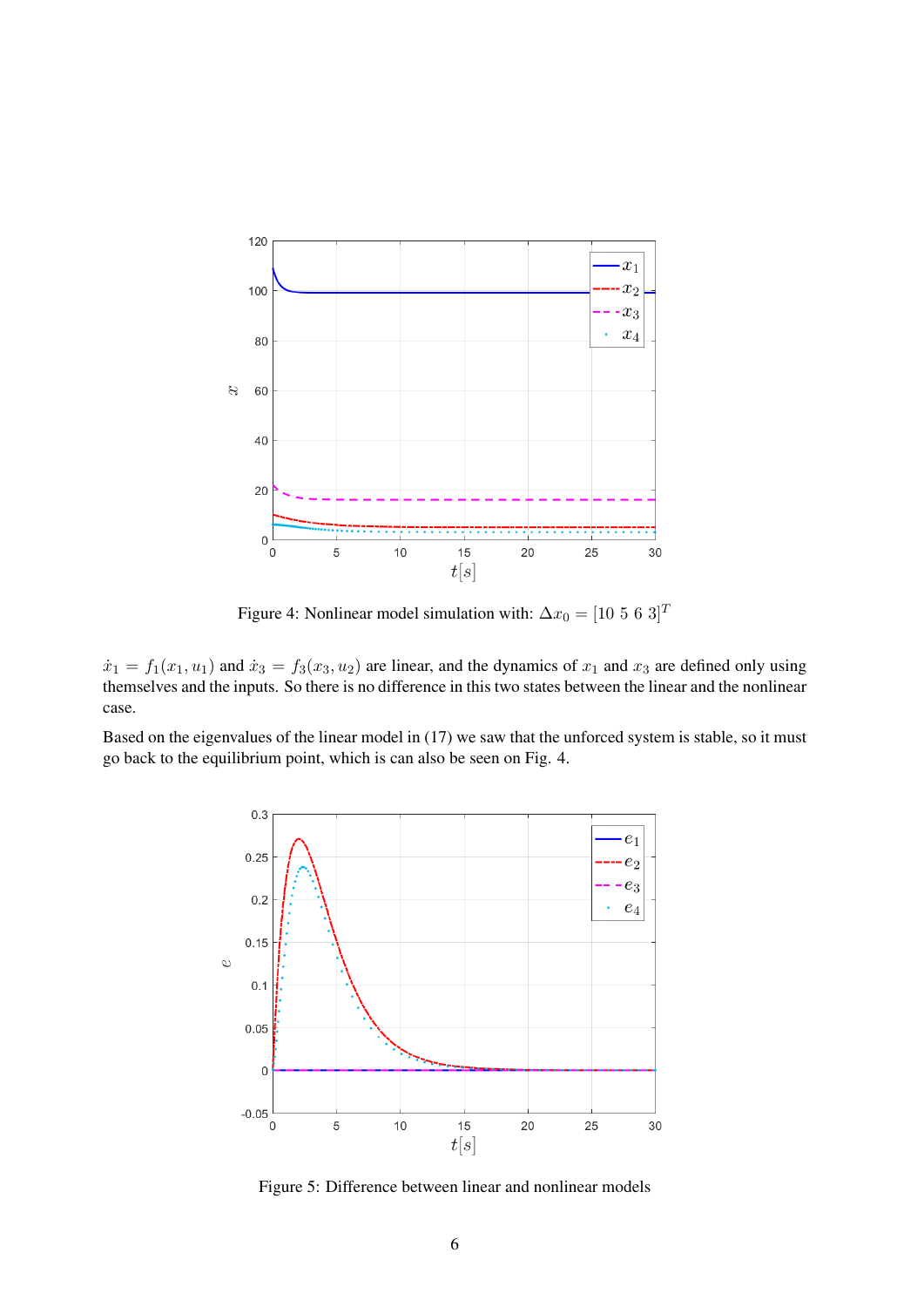## 3 State-feedback control

### 3.1 Theoretical background

Consider the linear system:

$$
\dot{x} = Ax + Bu,
$$

where  $x \in \mathbb{R}^n$ ,  $u \in \mathbb{R}^m$ , and A, B are the system matrices. Consider the state feedback control law,  $u = -Kx$ , which leads to:

$$
\dot{x} = Ax - BKx = (A - BK)x.\tag{18}
$$

Based on [1] the closed loop system in (18) is stable if the eigenvalues of  $(A - BK)$  are negative. But for this, first we need to check if the pair  $(A, B)$  is controllable. If it is not fully state controllable, it means that there is no possible gain  $K$ , for which the system will be stable. We use the controllability matrix to check the controllability:

$$
P_c = \begin{bmatrix} B & AB & \dots & A^{n-1}B \end{bmatrix} . \tag{19}
$$

If the rank of  $P_c$  is equal with the number of states n, then the system is fully state controllable, and the gain  $K$  can be obtained. For a better understanding let us consider the following numerical example:

$$
\dot{x} = Ax + Bu, \quad A = \begin{bmatrix} 0 & 1 \\ 2 & -1 \end{bmatrix}, \quad B = \begin{bmatrix} 0 \\ 3 \end{bmatrix}.
$$

We see that the unforced (zero input) system is unstable, since  $eig(A) = [1, -2]$ .

It can happen that the unforced system is stable, i.e. all the eigenvalues are negative, but we want to change some of the performances of the system, for instance to reduce the settling time or to reduce the overshoot, in these cases we can also use the state-feedback control law, with poles for which the desired performances are achieved.

The controllability matrix is  $P_c = [B \, AB] = \begin{bmatrix} 0 & 3 \\ 2 & 3 \end{bmatrix}$ 3 −3 , and  $rank(P_c) = 2$ , so the system is fully state controllable. We consider  $K = [k_1 \, k_2]$ , so

$$
A - BK = \begin{bmatrix} 0 & 1 \\ 2 - 3k_1 & -3k_2 - 1 \end{bmatrix}.
$$

To find the eigenvalues, we have characteristic equation:

$$
\det(\lambda I - A + BK) = \lambda^2 + (3k_2 + 1)\lambda + 3k_1 - 2 = 0.
$$
 (20)

We impose that the desired closed loop eigenvalues are  $\lambda_{1,2} = [-1, -2]$ , so the desired characteristic equation is  $\lambda^2 + 3\lambda + 2 = 0$ . From the desired characteristic equation and (20), we obtain that  $3k_2 + 1 = 3$ and  $3k_1 - 2 = 2$ , which leads to  $k_1 = 1.33$ ,  $k_2 = 0.66$ .

Note that for higher order systems the calculation of the gain is not straight forward. Matlab can be used for these cases with function place, in the following form:  $K =$  place  $(A, B,$  [eigdesired]).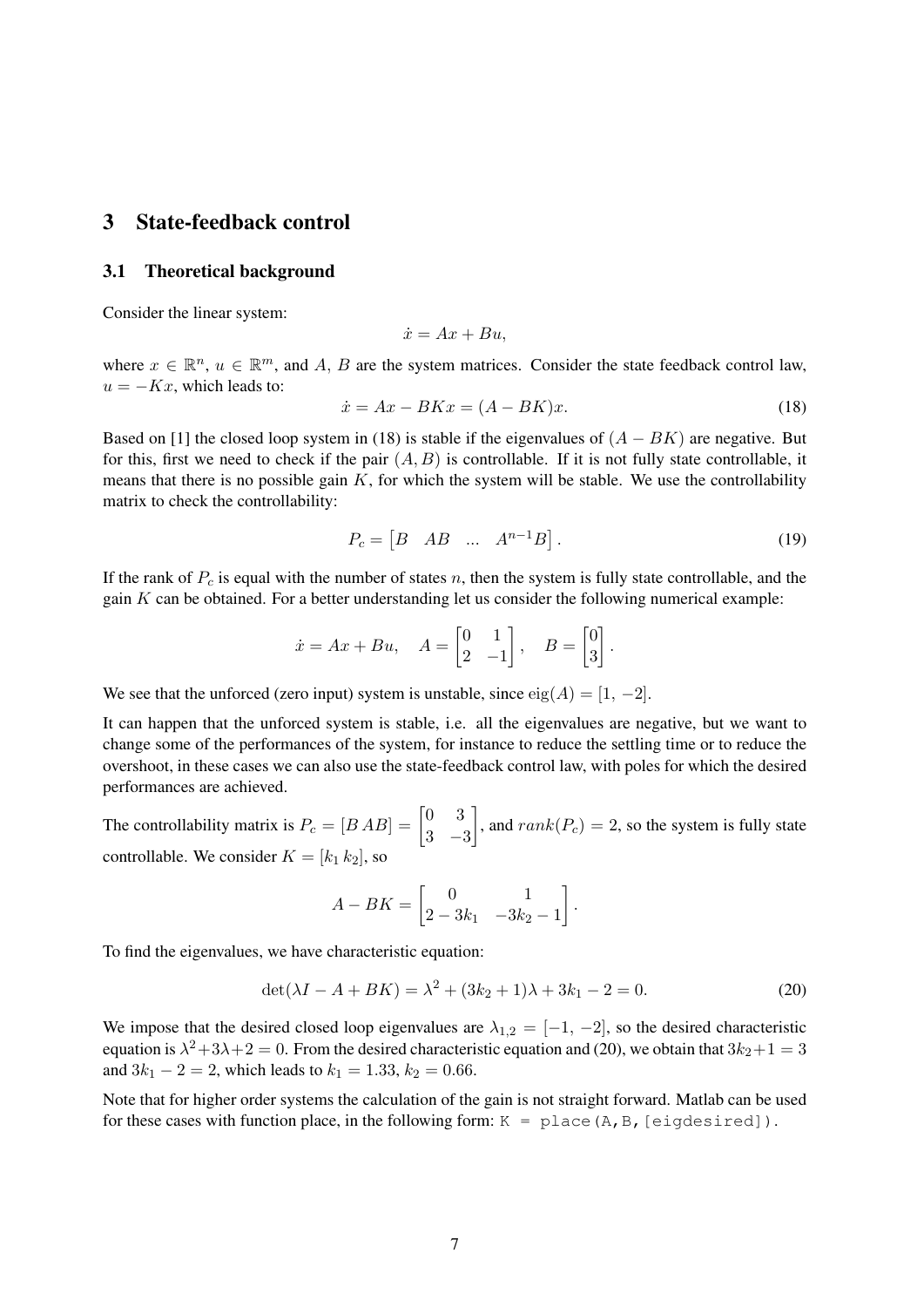### 3.2 Tank system with control

We saw in the simulation that, the system described by (17) is stable, so it will go back to the equilibrium point. On Fig. 4 we can see that  $x_1$  and  $x_3$  are stabilizing relatively fast, within 3 seconds, but states  $x_2$  and  $x_4$  needs more time to stabilize. On Fig. 6 we zoom in to see more clearly what happens with  $x_2$  and  $x_4$ . As it can be seen it requires about 15 seconds to stabilize. We would like to obtain a faster stabilization, i.e. we want to reduce the settling time, that is why we design a state-feedback control. The eigenvalues of the A matrix are actually the poles of the system, and based on [2] we know that the system response is faster if the poles are further away in the negative direction from the imaginary axis. The controlled design techniques can be further explored from [2], but this is not the main focus of this laboratory guide.



Figure 6: Nonlinear model  $x_2$  and  $x_4$  with:  $\Delta x_0 = [10 \ 5 \ 6 \ 3]^T$ 

The system (17) is fully state controllable since the rank of the controllability matrix is 4. We want a 3 times faster settling-time for the states  $x_2$  and  $x_4$  in (17), so we change the closed loop eigenvalues in these positions:  $eig_{des}(A - BK) = \begin{bmatrix} -2 & -1.2 & -1 & -3.6 \end{bmatrix}$ . Since the states are depending on each other the obtained result might not necessarily be 3 times faster. We consider the state feedback control law:

$$
\Delta u = -K\Delta x,\tag{21}
$$

where K is the state-feedback gain. By using  $p \perp ac$  function in Matlab, we obtain:

$$
K = \begin{bmatrix} 0.1681 & 4.1941 & 0.0613 & -0.0063 \\ 0.1007 & 1.8614 & 0.1524 & -0.0053 \end{bmatrix} . \tag{22}
$$

The linear closed-loop model, with control law (21) represented in Simulink can be seen on Fig. 7. As it was described in (21) in the control law the  $\Delta x$  is used and the obtained control input is  $\Delta u$ . Similar model can be obtained for the nonlinear model, but we need to pay attention, since the control law in (21) is defined with  $\Delta x$ , so from the output we need to subtract  $x_0$ . On the other hand, the computed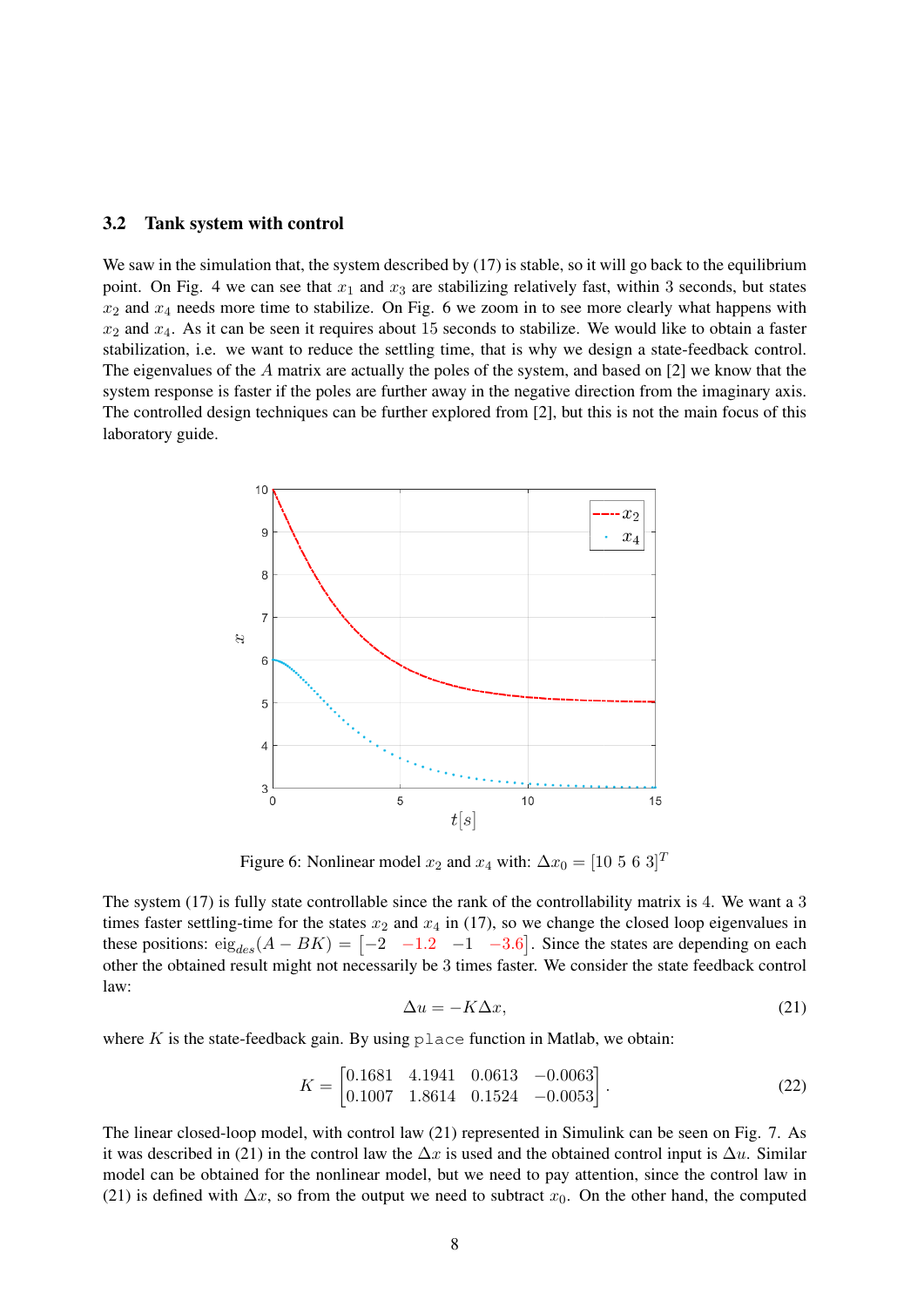

Figure 7: Linear closed-loop system

input is  $\Delta u$  and we need to add the equilibrium input  $u_0$ . The Simulink model can be seen on Fig 8. In both of the cases the same state feedback gain was used from (22). The obtained results for the linear



Figure 8: Nonlinear closed-loop system

system can be seen on Fig. 9; we used the same initial condition for  $\Delta x$  as in Fig. 4. We can see that the settling time for  $x_2$  and  $x_4$  are reduced, it is around 5 seconds now. A similar result is obtained with the same control law, but for the nonlinear model; we show only the two  $x_2$  and  $x_4$ , this can be seen on Fig. 10.

Based on the obtained results we obtained the desired performance, i.e. we reduced the settling time, and the results are acceptable on both linear and nonlinear models.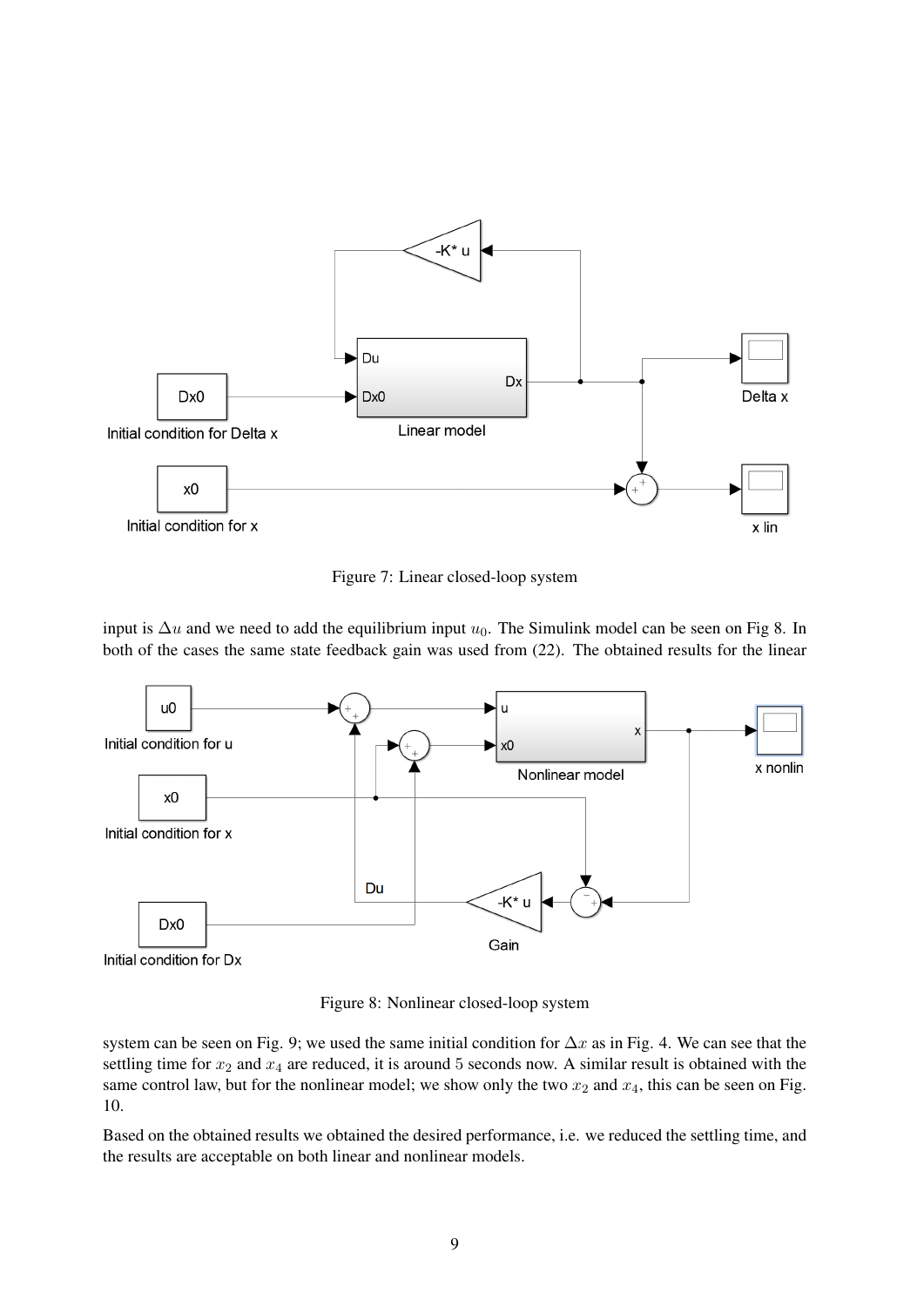

Figure 9: Closed loop linear model, with  $\Delta x_0 = [10 \ 5 \ 6 \ 3]^T$ 



Figure 10: Closed loop nonlinear model,  $x_2$  and  $x_4$  with  $\Delta x_0 = [10 \ 5 \ 6 \ 3]^T$ 

## 4 Observer design

## 4.1 Theoretical background

Until this point it was assumed that all the states are measurable and available for control. In this section we consider the case where some of the states are unavailable and we need to estimate them, so we can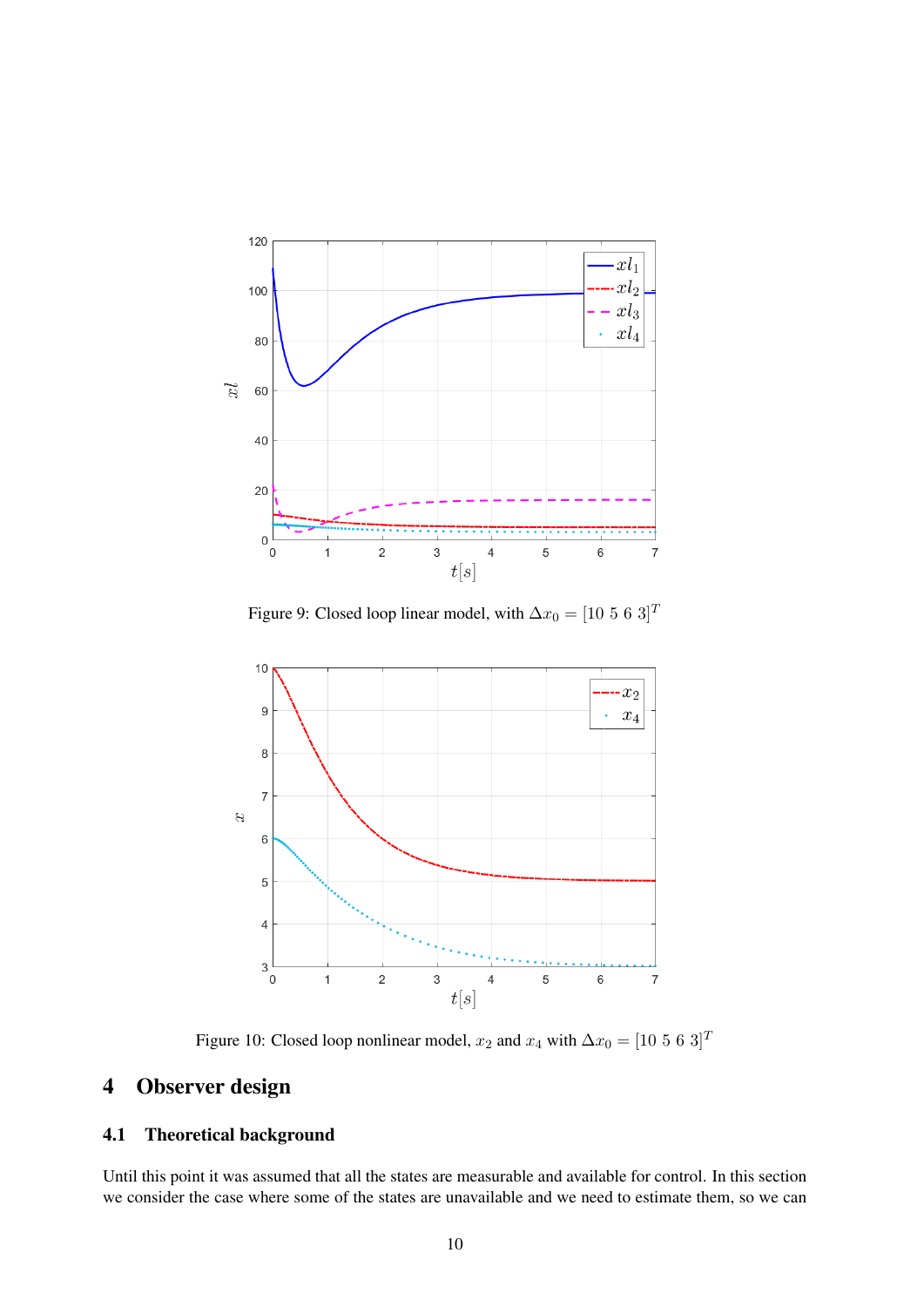use them for control. Consider the linear system:

$$
\begin{aligned}\n\dot{x} &= A x + B u \\
y &= C x,\n\end{aligned} \tag{23}
$$

where  $x \in \mathbb{R}^n$ ,  $u \in \mathbb{R}^m$ ,  $y \in \mathbb{R}^r$ , A, B are the system matrices, and C is the output matrix. This means that what we can actually measure is the output  $y$ , and we have no access to the other states.

Let us consider the following observer:

$$
\begin{aligned}\n\dot{\hat{x}} &= A\hat{x} + Bu + L(y - \hat{y}) \\
\hat{y} &= C\hat{x},\n\end{aligned} \tag{24}
$$

where  $\hat{x}$  is the estimate of x, and L is the observer gain. We denote  $e = x - \hat{x}$ , the difference between the true value and the estimated state vector. The observer is working well if this e, the error dynamics, is converging to 0, which means that the estimated state vector is converging to the true state vector. We can write the error dynamics:

$$
\begin{aligned}\n\dot{e} &= \dot{x} - \dot{\hat{x}} = (Ax + Bu) - (A\hat{x} + Bu + L(y - \hat{y})) = A(x - \hat{x}) - L(y - \hat{y}) \\
&= Ae - L(Cx - C\hat{x}) = (A - LC)e.\n\end{aligned} \tag{25}
$$

At this point, based on [1] we can say that the estimation error e is globally asymptotically stable, i.e. is converging to 0, if the matrix  $(A - LC)$  has negative eigenvalues. As a matter of notations the matrix which has negative eigenvalues is called a Hurwitz matrix.

In order to design the observer first we need to verify if the system is fully state observable. For this reason the observability matrix need to be calculated:

$$
P_o = \begin{bmatrix} C \\ CA \\ \vdots \\ CA^{n-1} \end{bmatrix} .
$$
 (26)

If the rank of the observability matrix is equal with the number of states, then the system is fully state observable, and an observer gain  $L$  can be calculated. Similarly as it is done in the state-feedback control design, we can use the place function in Matlab in the following way:

 $L^T$  = place ( $A^T$ ,  $C^T$ , [eigdesired]).

### 4.2 Tank system with observer

For the example described in (2) we assume that the levels in the tanks are available:  $x_2$ ,  $x_4$ ; and we want to estimate the flow rates:  $x_1, x_3$ . This idea makes sense also equipment wise, since the in the case of a real system we can easily measure the level in the tanks with some resistance based level sensors, but to measure flow rate, more sophisticated sensors are needed, which increase the price of the overall equipment. To avoid this, a linear observer can be used. Let us consider again the linear model (17) extended with the output matrix C:

$$
\Delta \dot{x} = A\Delta x + B\Delta u
$$
  
\n
$$
\Delta y = C\Delta x,
$$
\n(27)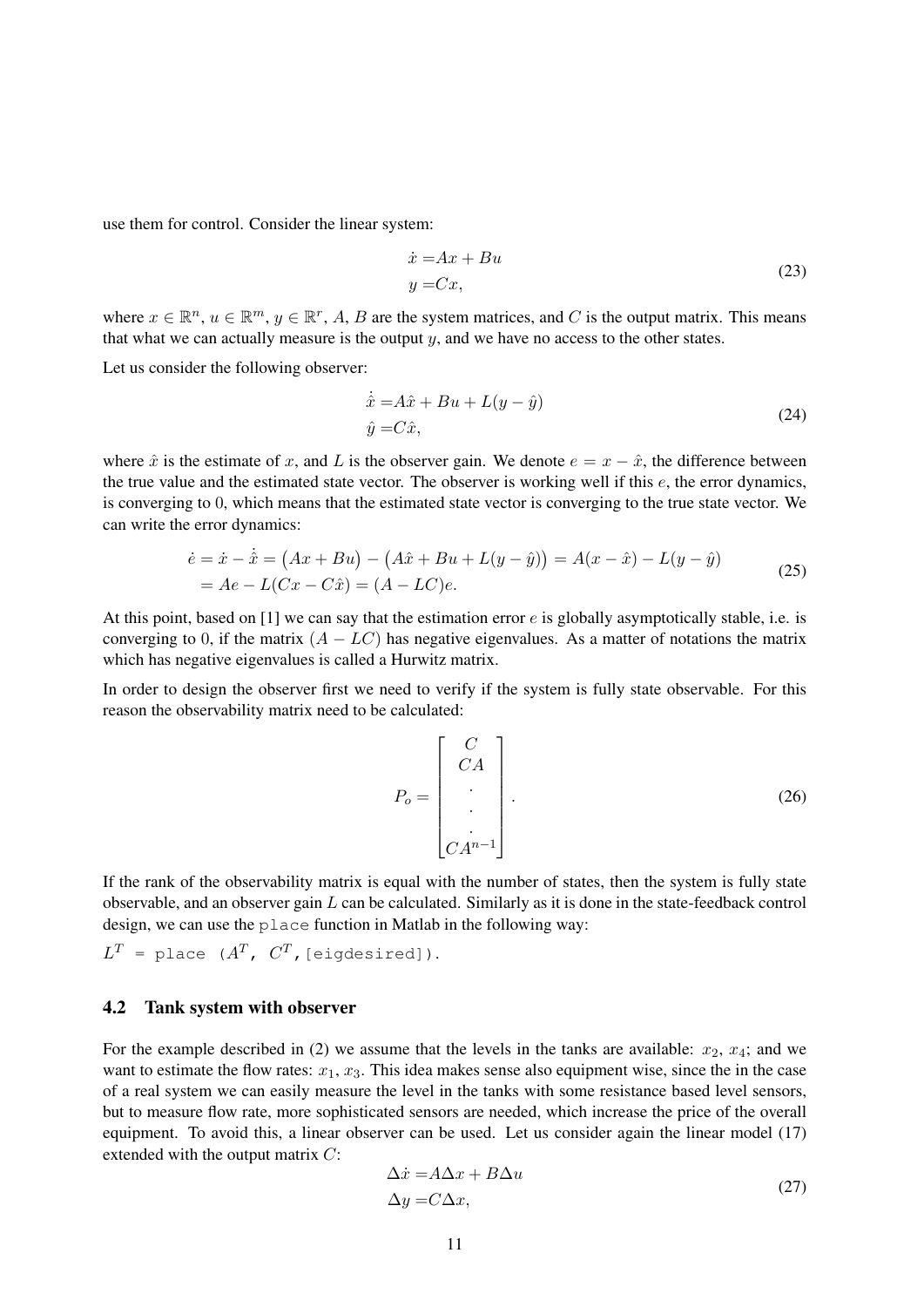and in order to consider just the levels the following output matrix is used:

$$
C = \begin{bmatrix} 0 & 1 & 0 & 0 \\ 0 & 0 & 0 & 1 \end{bmatrix}.
$$
 (28)

It is important to mention that the output of the linear model is defined with  $\Delta y$  so it will give us the relative output from the linearization point:  $\Delta y = y - y_0$ , where  $y_0 = Cx_0$ .

The following linear observer is considered:

$$
\Delta \dot{\hat{x}} = A\Delta \hat{x} + B\Delta u + L(\Delta y - \Delta \hat{y})
$$
  
\n
$$
\Delta \hat{y} = C\Delta \hat{x},
$$
\n(29)

where  $\Delta \hat{x}$  is the estimate of  $\Delta x$ , L is the observer gain.

For the linear tank system in (17) the rank of the observability matrix is 4, so the linear model is fully state observable. We want a fast observation, or at least faster then the controller, otherwise because of a slow observer the overall system can become unstable, when we use the estimated states for the control. For this reason we consider the following desired eigenvalues:  $eig_{des}(A - LC) = \begin{bmatrix} -2 & -1.2 & -1 & -3.6 \end{bmatrix}$ . The obtained observer gain is the following:

$$
L = \begin{bmatrix} 0.0192 & 0.0184 \\ 6.2007 & 0.9542 \\ 47.5293 & 82.5393 \\ 2.3811 & 4.8044 \end{bmatrix}.
$$
 (30)

In the following figures we show step by step how can we add the observer to the model. On Fig. 11 we can see the open loop linear model with and the observer. The notations have the following meaning:



Figure 11: Open-loop model with linear observer

 $Dxh = \Delta \hat{x}$ ,  $Dxh0 = \Delta \hat{x}_0$ ,  $Cc = C$ , and  $Dey = \Delta y - \Delta \hat{y}$ . On Fig. 12 the closed loop model can be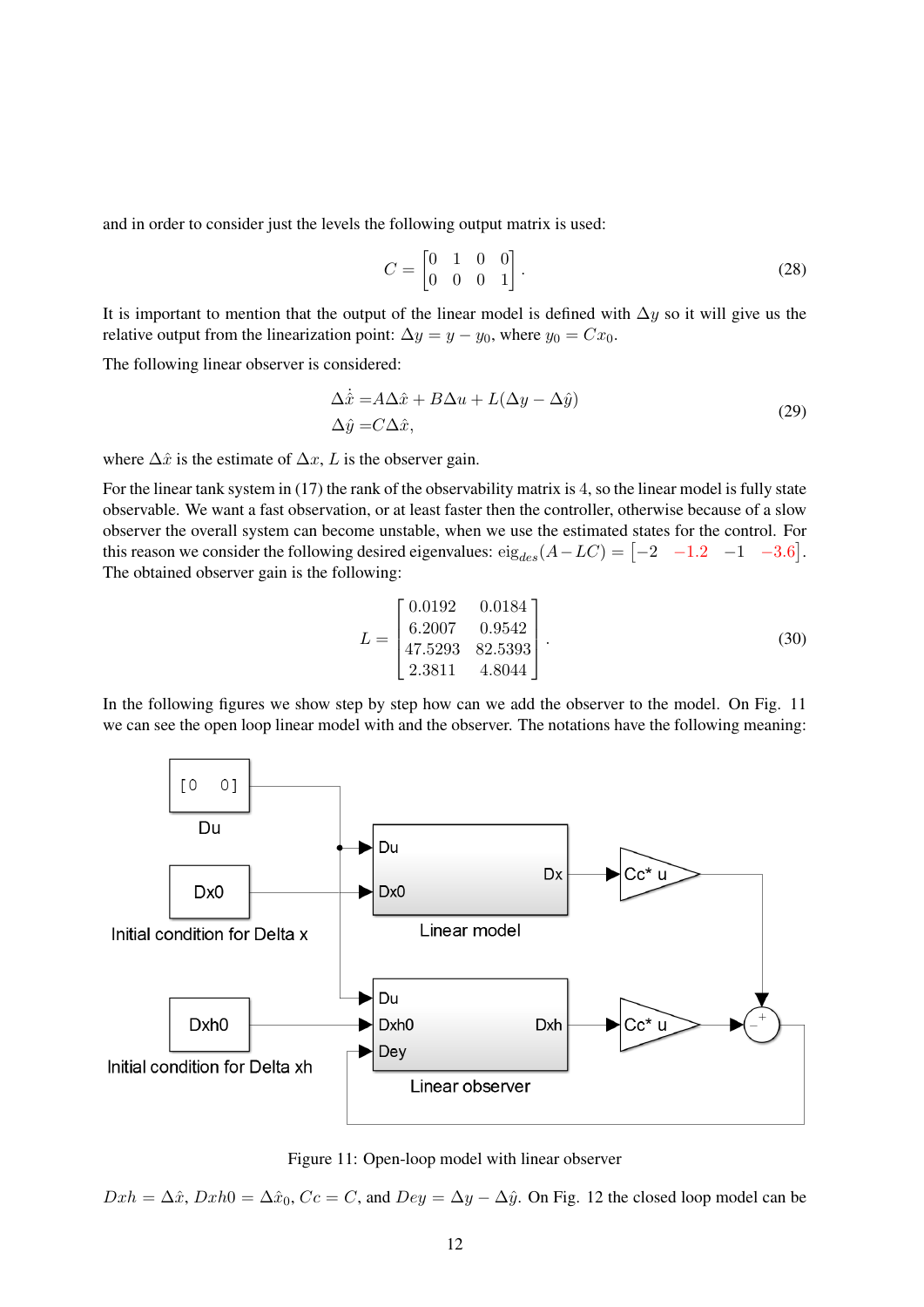

Figure 12: Closed-loop linear model with linear observer

seen together with the observer. Since now we do not have direct access to the true states of the system,  $\Delta x$ , we consider the estimated states,  $\Delta \hat{x}$ , to calculate the control input. We considered the following initial conditions  $Dx0 = \begin{bmatrix} 10 & 5 & 6 & 3 \end{bmatrix}^T$  and  $Dxh0 = \begin{bmatrix} 0 & 0 & 0 & 0 \end{bmatrix}^T$ . As it can be seen on Fig. 13 the error dynamics  $e = Dx - Dxh$  is converging to 0. It is important to mention that, the obtained results on



Figure 13: Estimation error with  $\Delta x_0 = [10 \ 5 \ 6 \ 3]^T$  and  $\Delta \hat{x}_0 = [0 \ 0 \ 0 \ 0]^T$ 

Fig. 12 are for  $\Delta x$  and  $\Delta \hat{x}$ , and in order to find the true values we need to add the equilibrium point: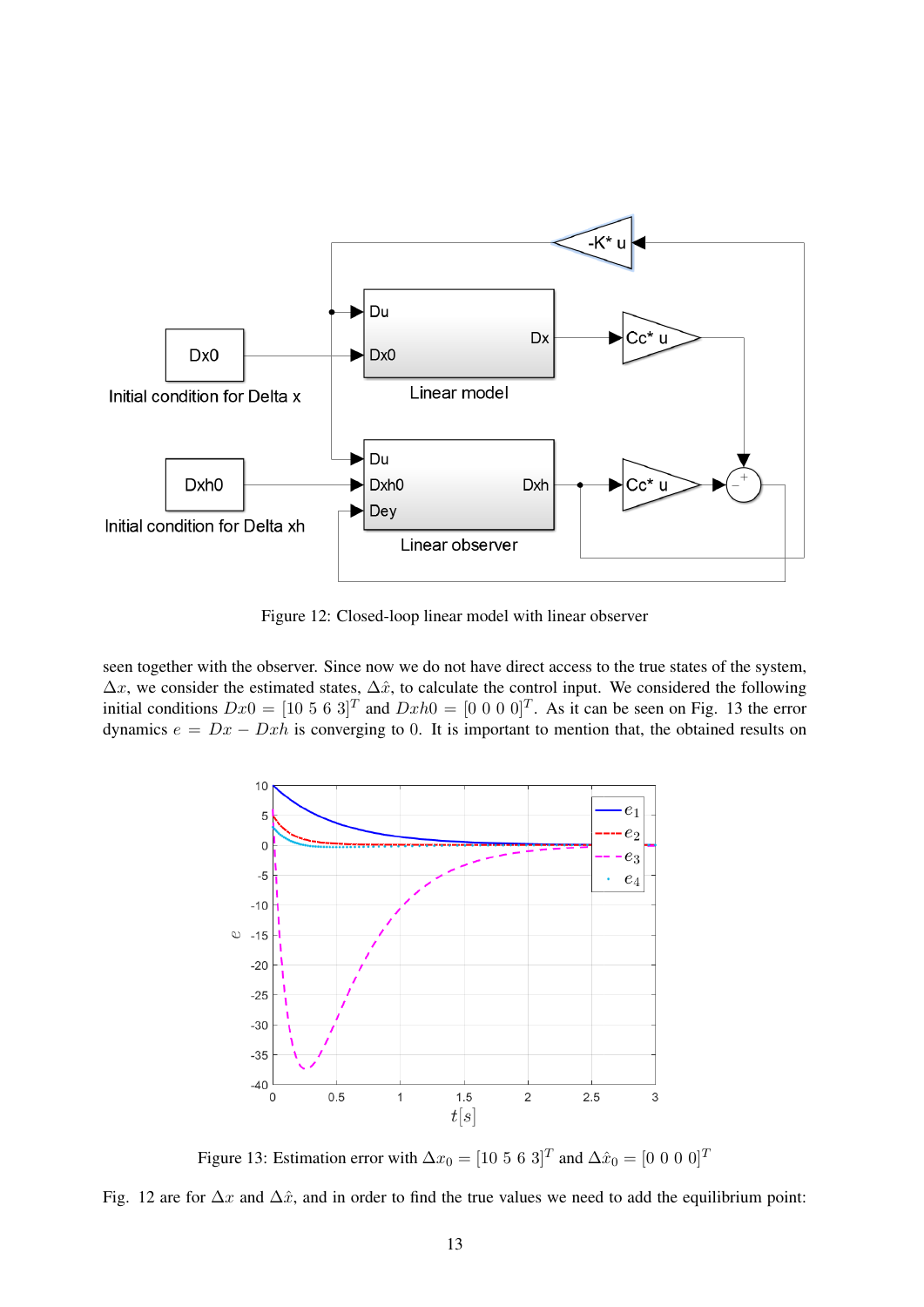$x_{linear} = x_0 + \Delta x.$ 

The observer can be used also for the nonlinear model, but we need to take into consideration the equilibrium point; the Simulink model corresponding to this is represented on Fig. 14.



Figure 14: Closed-loop nonlinear model with linear observer

### 4.2.1 Possible improvements

In most of the cases the linear observer is working well if we are close to the linearization point, but a detailed stability analysis is needed in order to define the exact range until which the linear observer is working. A possible improvement to this problem is to use the nonlinear dynamics also in the observer. Let us consider the following observer:

$$
\dot{\hat{x}} = f(\hat{x}, u) + L(y - \hat{y})\tag{31}
$$

Even in some cases we can examine more the nonlinearities and we can separate them into two: one which depends only on the output and the other one contains nonlinearities depending on the unmeasured states. If we take a closer look to (2), we can see that the nonlineraties are appearing in  $f_2(x_1, x_2)$  and  $f_4(x_2, x_3, x_4)$ , and they depend only on  $x_2$  and  $x_4$ , which corresponds to the levels in the tanks, and they are the measured outputs. We can rewrite (2) in the following form:

$$
\begin{aligned} \dot{x} &= A_{lin}x + f_{nl}(y) + B_{lin}u\\ y &= Cx, \end{aligned} \tag{32}
$$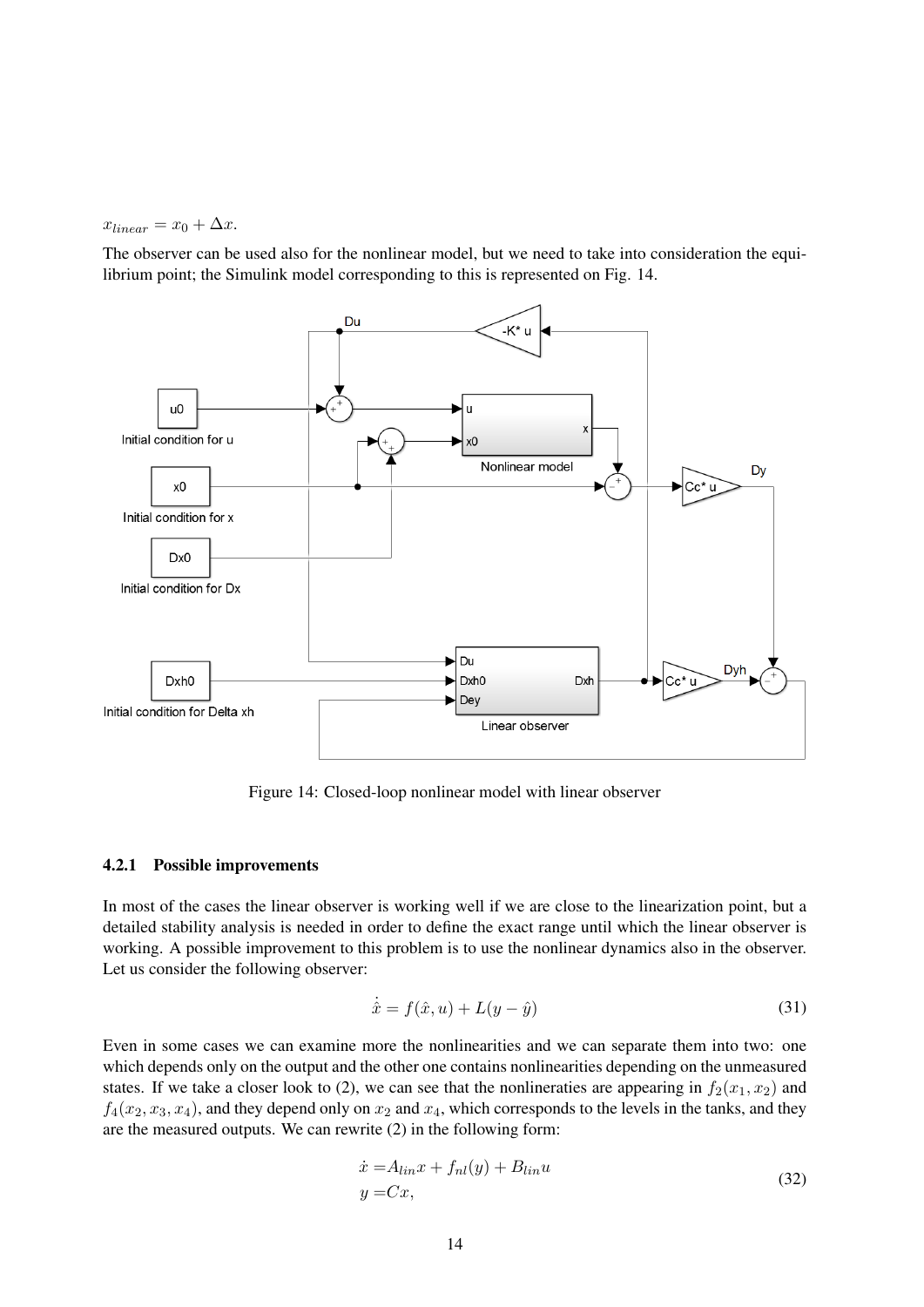where

$$
f_{nl}(y) = \begin{bmatrix} 0 \\ \frac{s_1 \sqrt{2gy_1}}{A_1} \\ 0 \\ \frac{s_1 \sqrt{2gy_1}}{A_2} - \frac{s_2 \sqrt{2gy_2}}{A_2} \end{bmatrix} .
$$
 (33)

We consider the following observer:

$$
\dot{\hat{x}} = A_{lin}\hat{x} + f_{nl}(y) + B_{lin}u + L(y - \hat{y})
$$
\n
$$
\hat{y} = C\hat{x}.
$$
\n(34)

Using this observer we can see that the error dynamics is linear and the error dynamics will be globally asymptotically stable.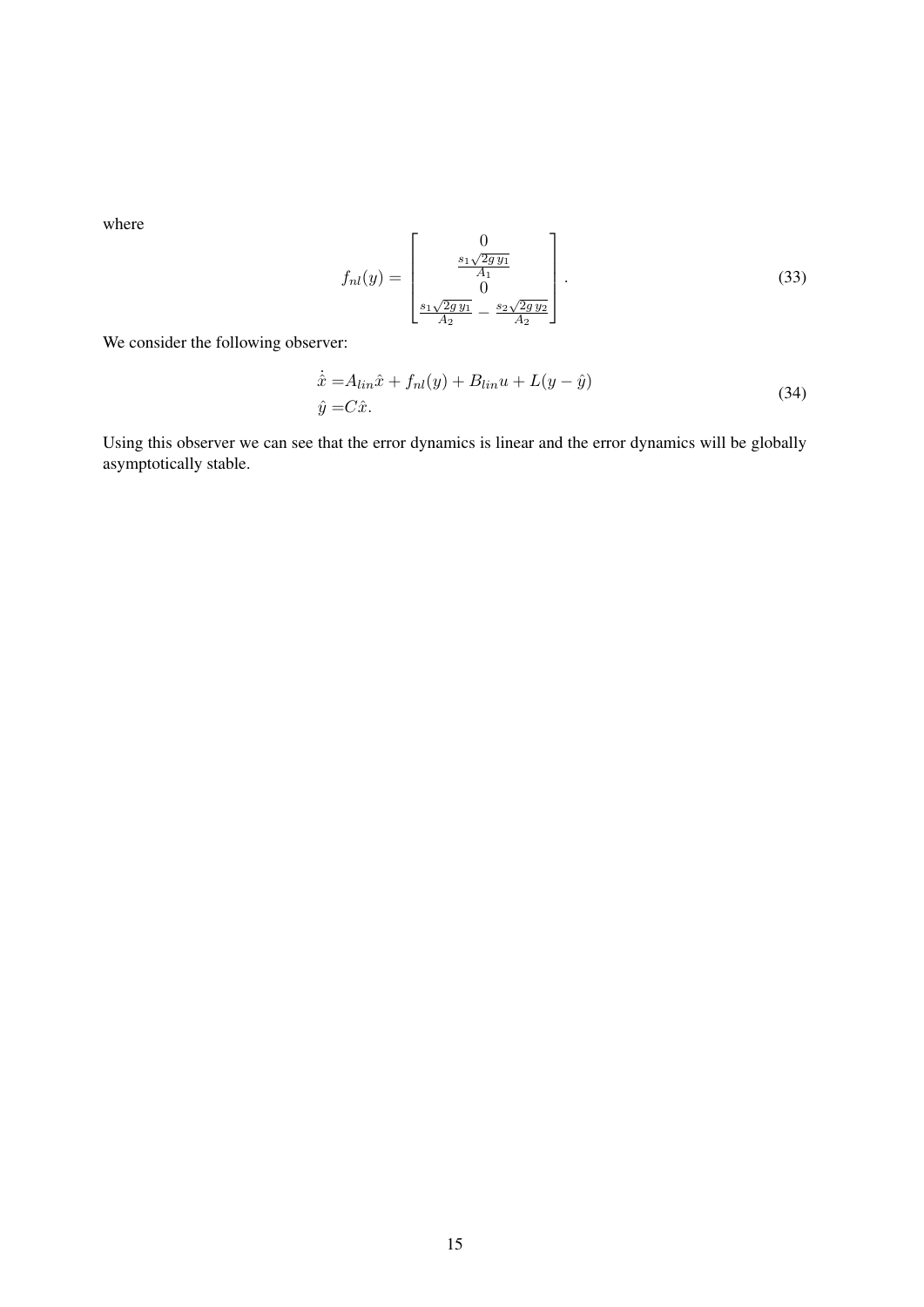### 5 Discrete-time modelling, control and estimation

In many real-life application a digital controller and observer is used, and for this reason in this section we convert all the previously explained elements in their discrete-time version.

### 5.1 Discrete-time modelling

There are many ways to obtain a discrete-time model, from which we highlight the Euler discretization. The basic idea is coming from the approximation of the derivation in the following way:

$$
\dot{x} \simeq \frac{x(k+1) - x(k)}{T_s}.\tag{35}
$$

It means that the derivative can be approximated with the difference between the state values at point  $k + 1$  and k, divided by the sampling time,  $T_s$ . If the sampling time is small enough, then we have a good approximation. Lets see what happens with the linear model, if we use this approximation:

$$
\dot{x}(t) = Ax(t) + Bu(t) \quad \Rightarrow \quad \frac{x(k+1) - x(k)}{T_s} = Ax(k) + Bu(k). \tag{36}
$$

Basically the continuous-time is converted into a discrete-time model. In addition to this we can further simplify the model and express just  $x(k + 1)$ :

$$
x(k+1) - x(k) = T_s A x(k) + T_s B u(k) \Rightarrow x(k+1) = (I + T_s A) x(k) + T_s B u(k). \tag{37}
$$

We can define the new discrete-time state matrices as  $A_d = I + T_s A$ , and  $B_d = T_s B$ ; we have the following model:

$$
x(k+1) = A_d x(k) + B_d u(k)
$$
\n(38)

The nonlinear model can be converted using the same idea:

$$
\dot{x}(t) = f(x(t), u(t)) \quad \Rightarrow \quad \frac{x(k+1) - x(k)}{T_s} = f(x(k), u(k))
$$
\n
$$
\Rightarrow x(k+1) = x(k) + T_s f(x(k), u(k))
$$
\n(39)

### 5.2 Discrete-time Tank model

In the discrete-time case we do need to use a differential equation solver, since both (38) and (39) defines the states in the next time step. For this reason we define the iterations in a pseudo-code instead of a Simulink model.

The discrete-time linear model is based on (17), and has the following form:

$$
\Delta x(k+1) = A_d \Delta x(k) + B_d \Delta u(k),\tag{40}
$$

where

$$
A_d = I + T_s \begin{bmatrix} -2 & 0 & 0 & 0 \\ 0.04 & -0.39 & 0 & 0 \\ 0 & 0 & -1 & 0 \\ 0 & 0.62 & 0.06 & -1.2 \end{bmatrix}, \quad B_d = T_s \begin{bmatrix} 10 & 0 \\ 0 & 0 \\ 0 & 10 \\ 0 & 0 \end{bmatrix}.
$$
 (41)